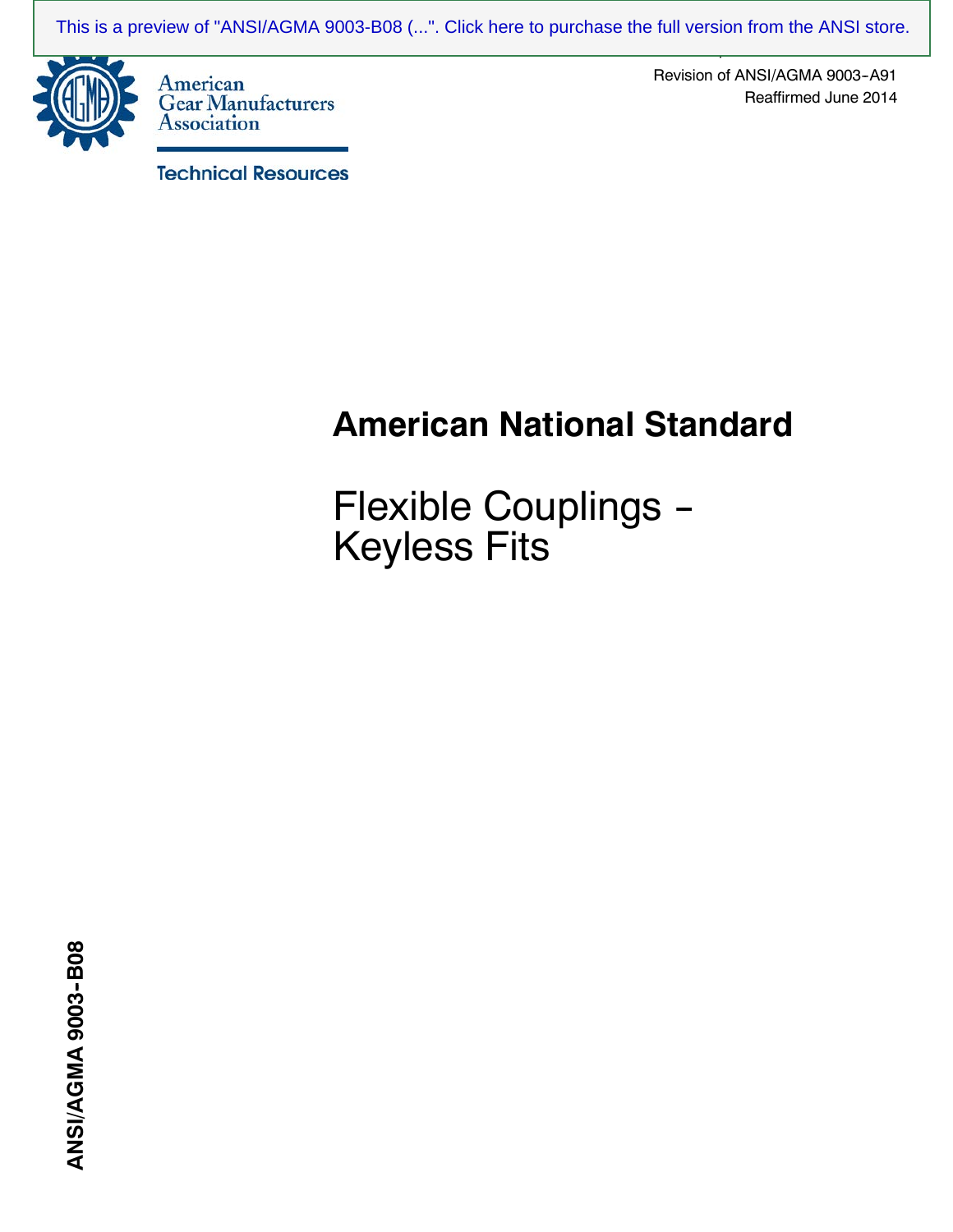# American **National Standard**

### **Flexible Couplings - Keyless Fits** ANSI/AGMA 9003-B08

Revision of ANSI/AGMA 9003-A91

Approval of an American National Standard requires verification by ANSI that the requirements for due process, consensus, and other criteria for approval have been met by the standards developer.

Consensus is established when, in the judgment of the ANSI Board of Standards Review, substantial agreement has been reached by directly and materially affected interests. Substantial agreement means much more than a simple majority, but not necessarily unanimity. Consensus requires that all views and objections be considered, and that a concerted effort be made toward their resolution.

The use of American National Standards is completely voluntary; their existence does not in any respect preclude anyone, whether he has approved the standards or not, from manufacturing, marketing, purchasing, or using products, processes, or procedures not conforming to the standards.

The American National Standards Institute does not develop standards and will in no circumstances give an interpretation of any American National Standard. Moreover, no person shall have the right or authority to issue an interpretation of an American National Standard in the name of the American National Standards Institute. Requests for interpretation of this standard should be addressed to the American Gear Manufacturers Association.

**CAUTION NOTICE**: AGMA technical publications are subject to constant improvement, revision, or withdrawal as dictated by experience. Any person who refers to any AGMA technical publication should be sure that the publication is the latest available from the Association on the subject matter.

[Tables or other self--supporting sections may be referenced. Citations should read: See ANSI/AGMA 9003-B08, *Flexible Couplings - Keyless Fits*, published by the American Gear Manufacturers Association, 500 Montgomery Street, Suite 350, Alexandria, Virginia 22314, http://www.agma.org.]

#### Approved May 20, 2008

#### **ABSTRACT**

This standard presents information on design, dimensions, tolerances, inspection, mounting, removal, and equipment that is in common use with keyless tapered and keyless straight (cylindrical) bore hubs for flexible couplings.

Published by

#### **American Gear Manufacturers Association 500 Montgomery Street, Suite 350, Alexandria, Virginia 22314**

Copyright 2008 by American Gear Manufacturers Association All rights reserved.

No part of this publication may be reproduced in any form, in an electronic retrieval system or otherwise, without prior written permission of the publisher.

Printed in the United States of America

ISBN: 978-1-55589-924-0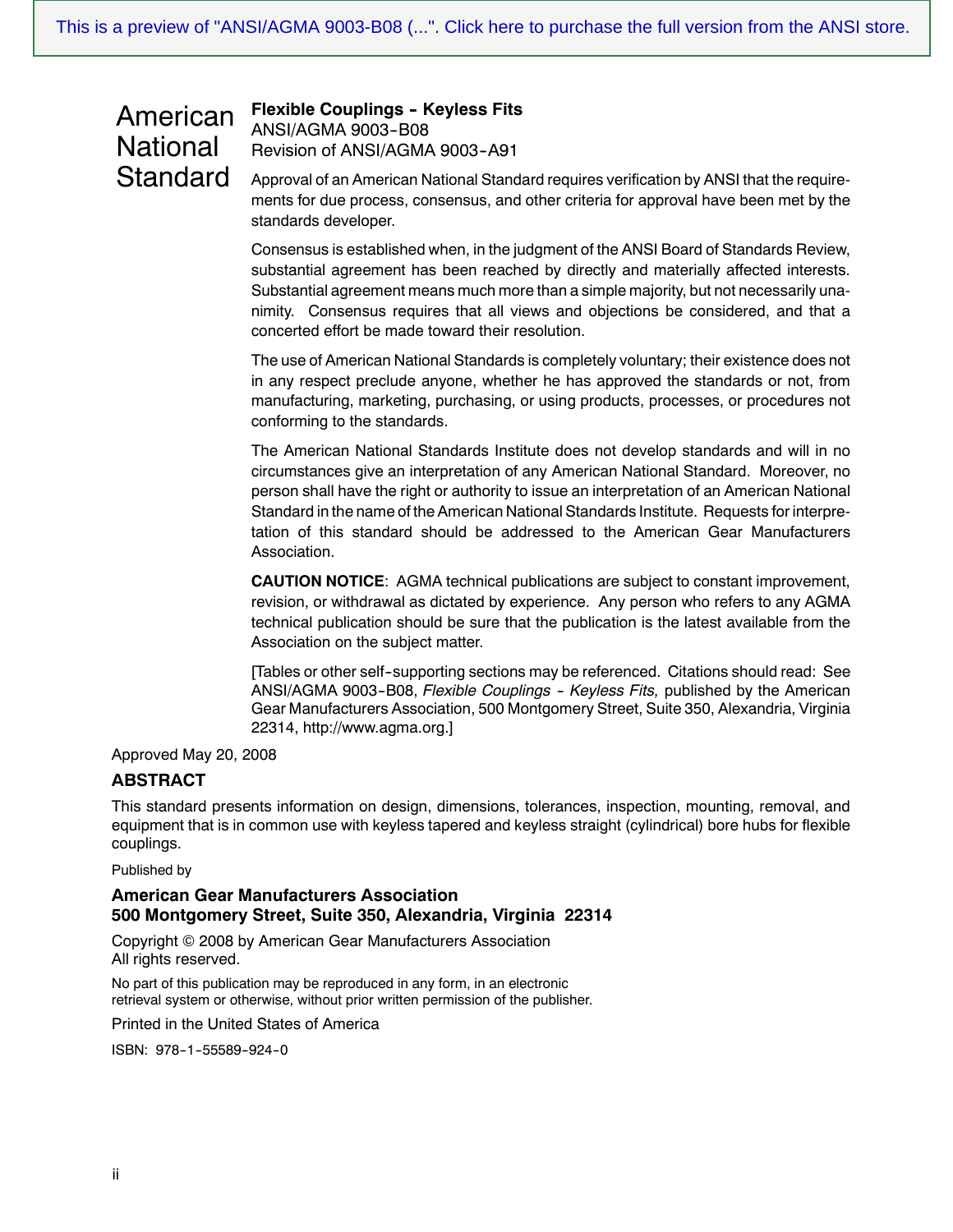### **Contents**

| 2  |                                                                          |  |
|----|--------------------------------------------------------------------------|--|
| 3  |                                                                          |  |
| 4  |                                                                          |  |
| 5  |                                                                          |  |
| 6  |                                                                          |  |
| 7  |                                                                          |  |
| 8  |                                                                          |  |
| 9  | Hub inspection, mounting and removal procedures for taper bores  8       |  |
| 10 | Hub inspection, mounting and removal procedures for straight cylindrical |  |
|    |                                                                          |  |

#### **Annexes**

| B Typical designs and dimensions for grooving and hydraulic fitting holes  15 |  |
|-------------------------------------------------------------------------------|--|
|                                                                               |  |
|                                                                               |  |
|                                                                               |  |

# **Figures**

| 1              |                                                                               |
|----------------|-------------------------------------------------------------------------------|
| $\overline{2}$ | Flexible hub, gear tooth section influencing torque capacity and pressure  3  |
| 3              | Rigid hub, flange not influencing torque capacity and pressure  3             |
| 4              |                                                                               |
| 5              |                                                                               |
| 6              |                                                                               |
| 7              |                                                                               |
| 8              |                                                                               |
| 9              |                                                                               |
| 10             | Typical mechanism for hydraulic mounting and removal  8                       |
| 11             |                                                                               |
| $12 \,$        |                                                                               |
| 13             |                                                                               |
| 14             |                                                                               |
| 15             |                                                                               |
| <b>Tables</b>  |                                                                               |
| 1              |                                                                               |
| $\overline{2}$ | Hub advance per inch of shaft diameter, $S_d$ , vs. interference rate, i, for |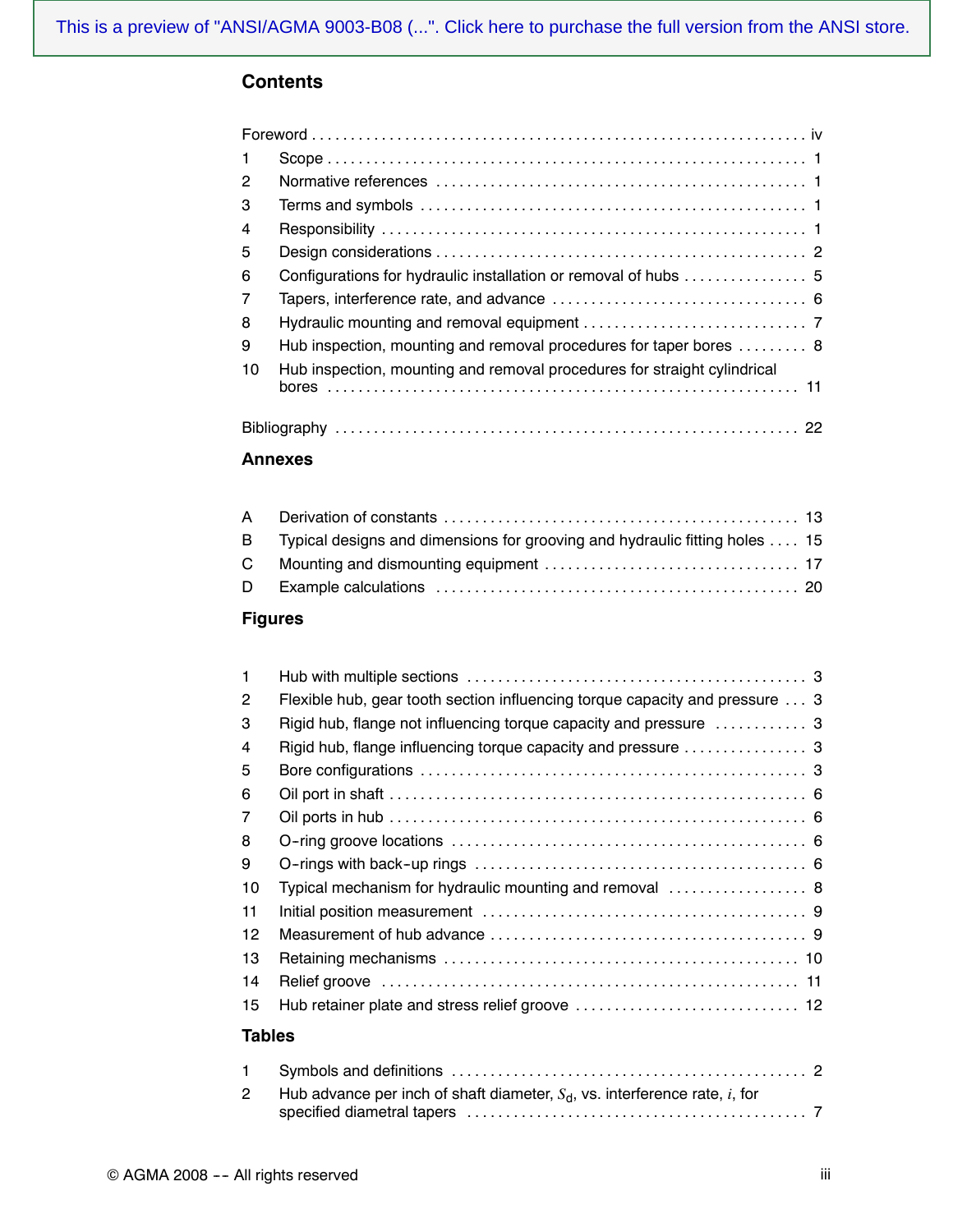## **Foreword**

[The foreword, footnotes and annexes, if any, in this document are provided for informational purposes only and are not to be construed as a part of ANSI/AGMA 9003-B08, Flexible Couplings - Keyless Fits.]

This standard was developed after intensive study of existing practices, standards and literature. The intent of this document is to offer to rotating equipment designers and users a standard for design practice and dimensions regarding keyless fits for flexible couplings. In general, the information in this standard is a consolidation of the most common practices and standards currently in existence.

This AGMA standard and related publications are based on typical or average data, conditions, or applications.

Work was begun on ANSI/AGMA 9003-A91 in 1985 and was approved by the AGMA membership in February 1991. It was approved as an American National Standard on May 20, 1991.

ANSI/AGMA 9003-B08 split the original standard into inch and metric versions (ANSI/AGMA 9103--B08), updated annex B and added an example calculation as annex D.

The first draft of ANSI/AGMA 9003--B08 was made in October, 2004. It was approved by the AGMA membership in October, 2007. It was approved as an American National Standard on May 20, 2008.

Suggestions for improvement of this standard will be welcome. They should be sent to the American Gear Manufacturers Association, 500 Montgomery Street, Suite 350, Alexandria, Virginia 22314.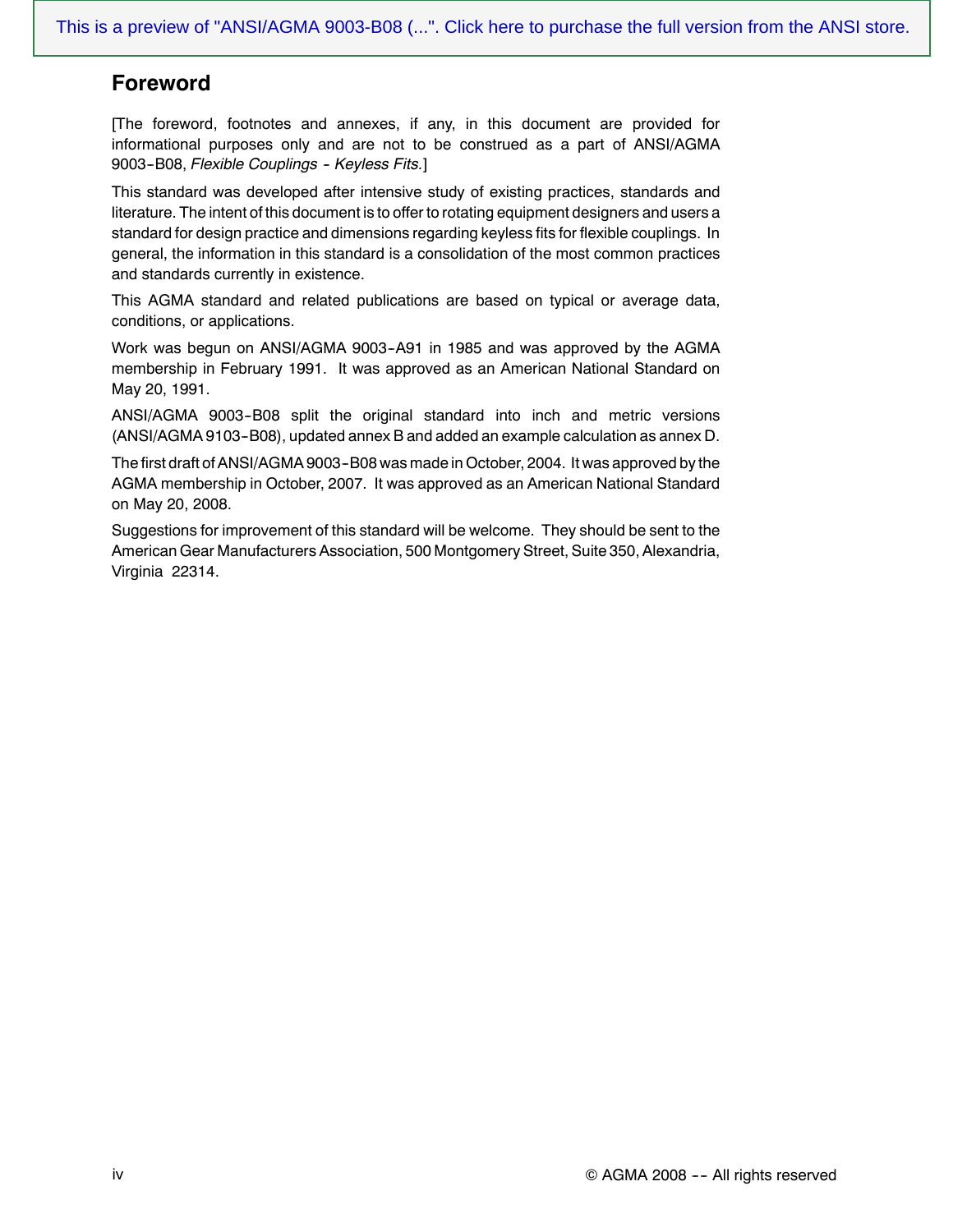# **PERSONNEL of the AGMA Flexible Couplings Committee**

| Chairman: Glenn Pokrandt  Rexnord Industries Coupling Operations |  |
|------------------------------------------------------------------|--|
| Vice Chairman: James Paluh  Ameridrives Gear Coupling Operations |  |

#### **ACTIVE MEMBERS**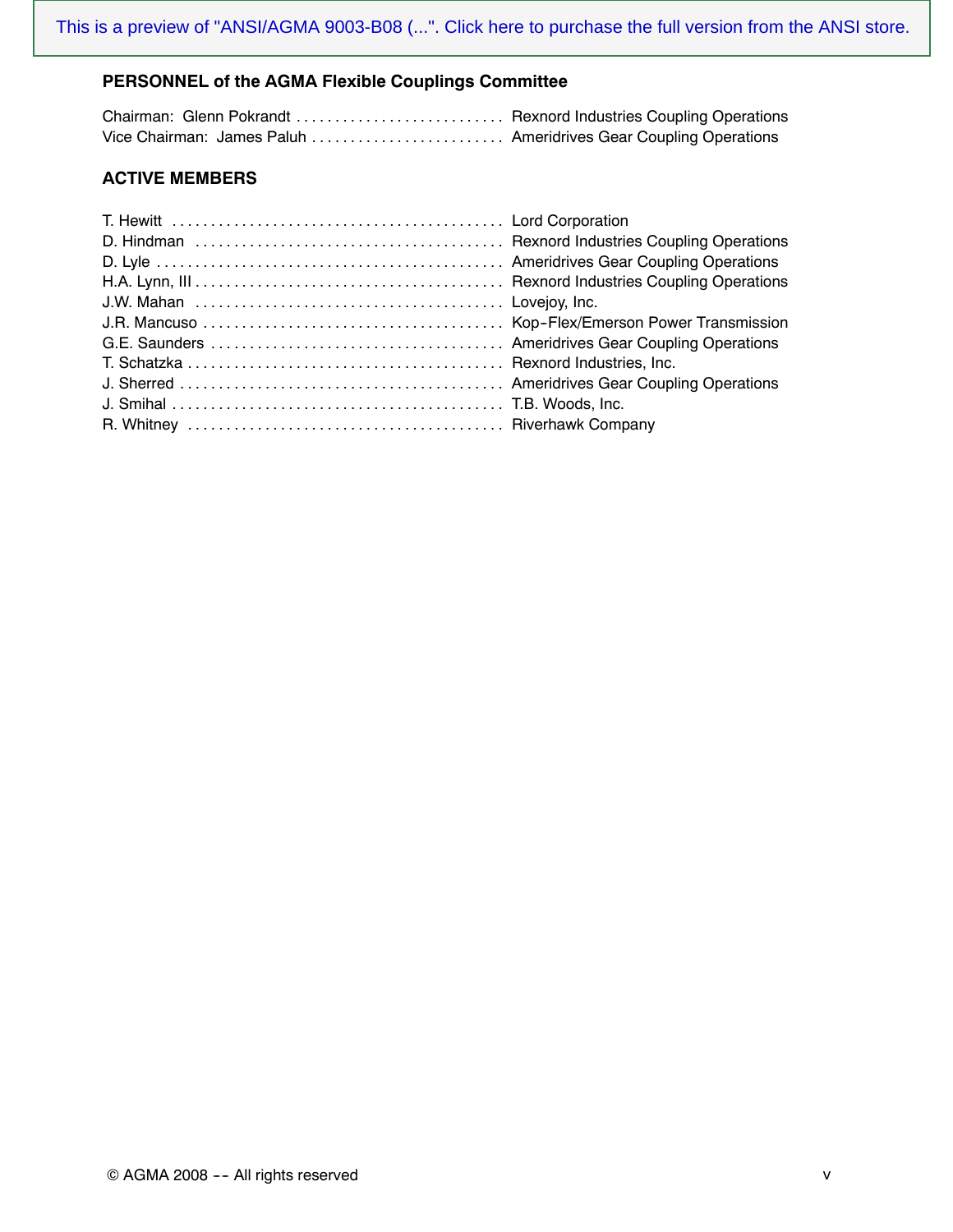[This is a preview of "ANSI/AGMA 9003-B08 \(...". Click here to purchase the full version from the ANSI store.](https://webstore.ansi.org/Standards/AGMA/ANSIAGMA9003B08R2014?source=preview)

(This page is intentionally blank)